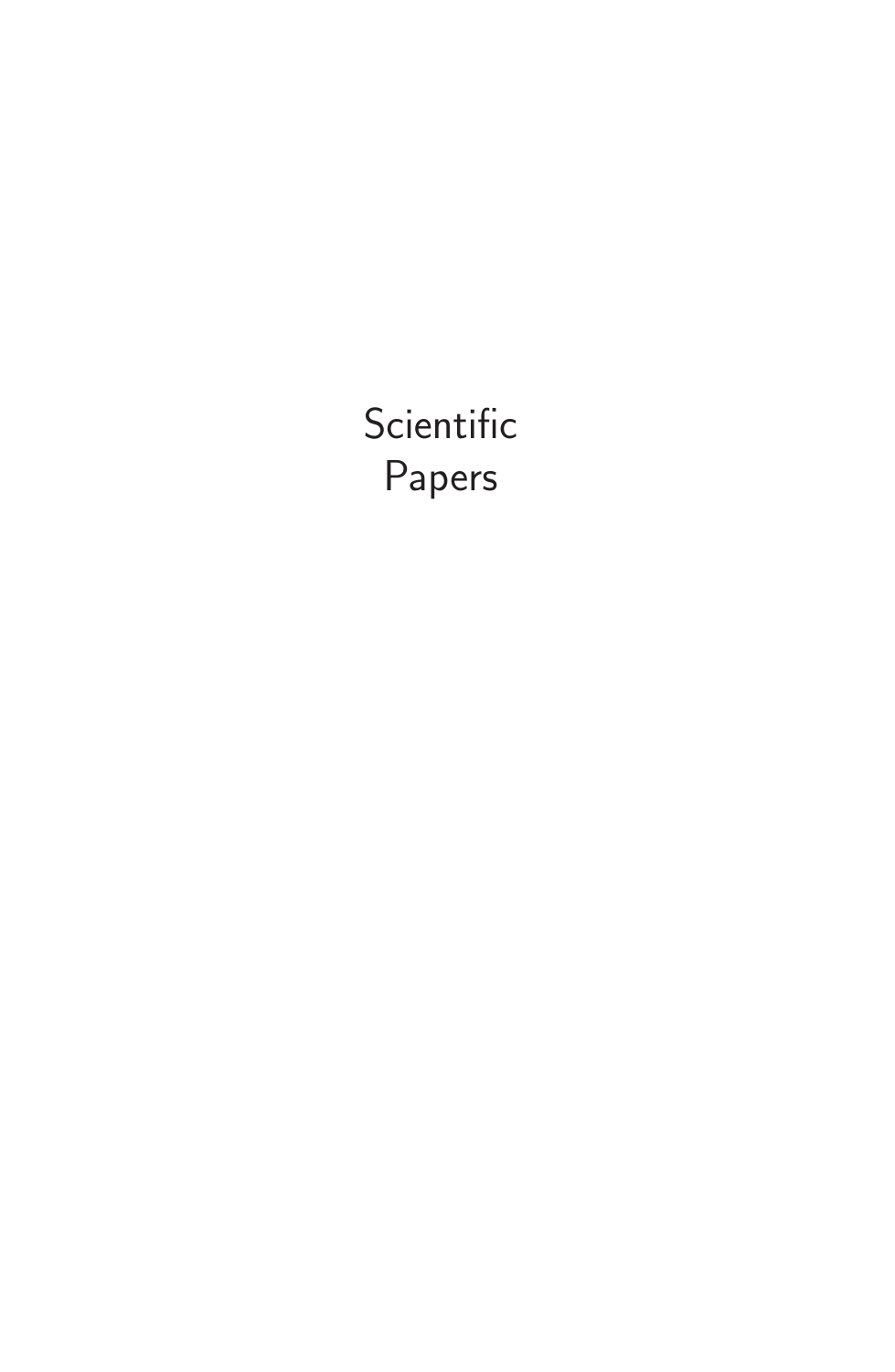# Observations of candidate oscillating eclipsing binaries and two newly discovered pulsating variables

A. Liakos, and P. Niarchos

National and Kapodistrian University of Athens, Faculty of Physics, Department of Astrophysics, Astronomy and Mechanics, GR 157 84, Zografos, Athens, Greece

# Abstract

CCD observations of 24 eclipsing binary systems with spectral types ranging between A0-F0, candidate for containing pulsating components, were obtained. Appropriate exposure times in one or more photometric filters were used so that short-periodic pulsations could be detected. Their light curves were analyzed using the Period04 software in order to search for pulsational behaviour. Two new variable stars, namely GSC 2673-1583 and GSC 3641-0359, were discovered as by-product during the observations of eclipsing variables. The Fourier analysis of the observations of each star, the dominant pulsation frequencies and the derived frequency spectra are also presented.

Accepted: 2009, March 16

Individual Objects: AD And, RY Aqr, UW Boo, AL Cam, AY Cam, TY Cap, EG Cep, RW Cet, WY Cet, BR Cyg, KR Cyg, V456 Cyg, V466 Cyg, V1034 Cyg, RZ Dra, Z Dra, TZ Eri, GSC 2673-1583, GSC 3641-0359, TX Her, V338 Her, V359 Her, IQ Per, GH Peg, X Tri, RS Tri

# 1. Introduction and Observations

The subject of the present study is a search for  $\delta$  *Scuti* components in several detached and semi-detached systems. Most of these components were selected from the list of Soydugan et al. (2006). Mkrtichian et al. (2004) introduced the oEA (oscillating EA) stars as the (B)A-F spectral type mass-accreting mainsequence pulsating stars in semi-detached Algol-type eclipsing binary systems.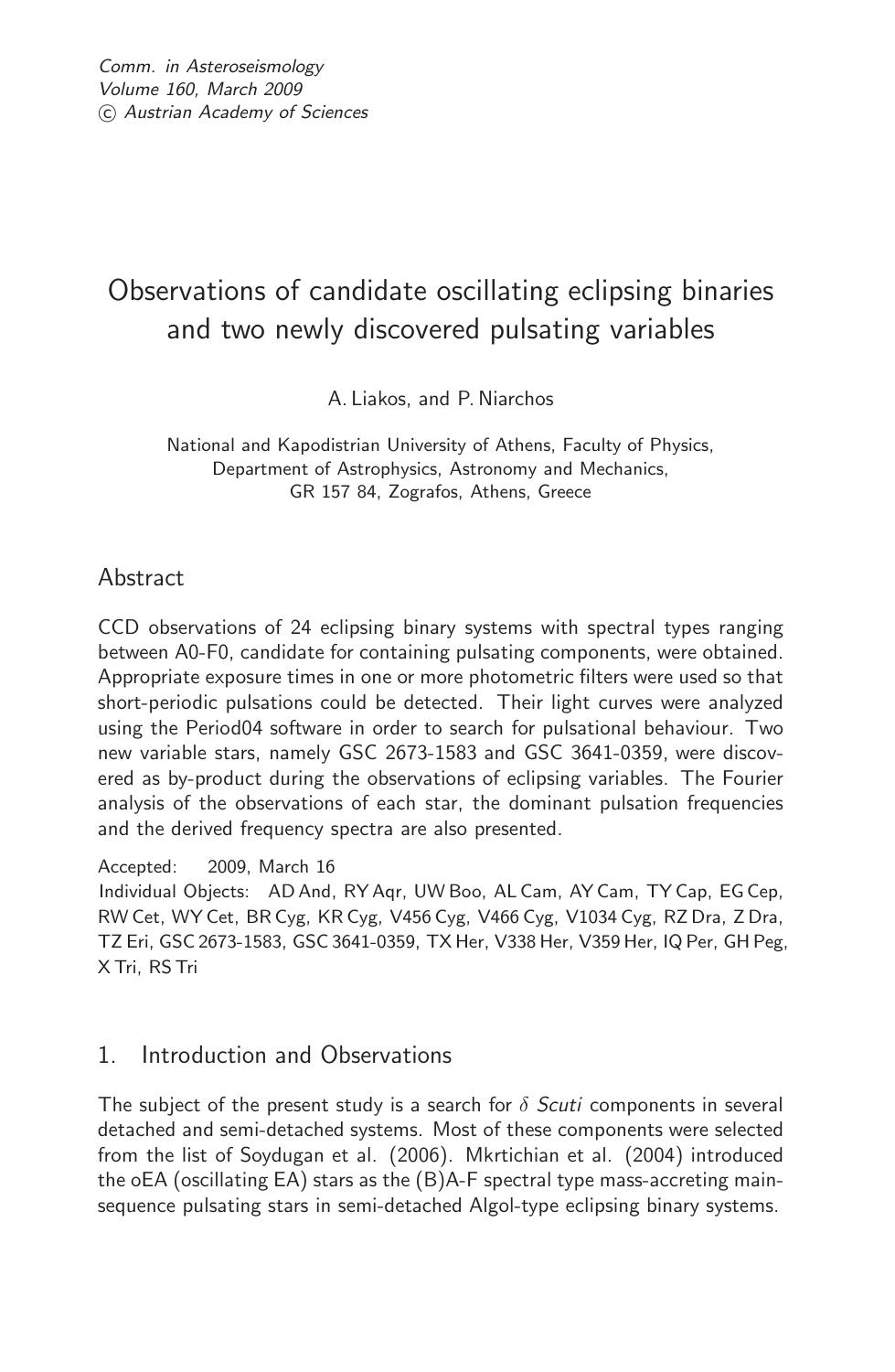In general, in order to search photometrically for possible short periodic pulsations in a single star or a binary system, the following observational guidelines should be followed: i) the span time should be longer than 2.5 hrs, since the majority of the pulsation periods of δ *Scuti* stars range between 20 min-8 hrs (Soydugan et al. 2006), ii) the B-filter should be used since the pulsations have their highest amplitude in this spectral range, given that the pulsating components are of early spectral type (A2-F2). For the brighter systems, other filters could also be used. iii) the comparison star should be bright enough in order to decrease the standard deviation of each observation, iv) appropriate exposure times must be used in order to achieve a photometric SNR (signal-to-noise ratio) higher than 100.

In addition to the general observational guidelines mentioned above, the relatively small diameter (0.4m) of the telescope used for the observations of the present work, puts an upper limit of 11 mag for the observations in the B-filter.

The observations were carried out during June 2007-December 2008 at the Gerostathopoulion Observatory of the University of Athens, using the 40cm Cassegrain telescope equipped with the ST-8XMEI CCD camera and the BVRI Bessell photometric filters.

In some cases (AD And, AL Cam, X Tri), although the results for possible pulsational behaviour were negative (see table 1), the observations were continued in order to obtain complete light curves which will be used for future work, unrelated to the present study.

The star GSC 2673-1583  $(\alpha_{2000} = 19^{h}54^{m}39.5^{s}, \ \delta_{2000} = +32^{\circ}56'2.7'',$  $V_{\text{max}} = 10.8$ ) was detected as a variable by Liakos & Niarchos (2008) in the field of view of V466 Cyg and it was observed during August and September of 2008 for 6 nights using the B-filter. The star GSC 3641-0359 ( $\alpha_{2000}$  = 23<sup>h</sup>35<sup>m</sup>50<sup>s</sup>, $\delta_{2000} = +48^\circ 43'43''$ , $V_{mag} = 11.3$ ) was observed using BVRI filters for 5 nights during the same time period, while its variability was also discovered by the authors in the field of view of AD And. The finding charts of both stars are presented in figure 2.

#### 2. Results of frequency analyses

Differential magnitudes were obtained for all systems using the software Muniwin v.1.1.23 (Hroch 1998). We performed frequency-analysis of all the available observational points in the interval from 5 to 80 c/d (typical range for δ *Scuti* stars, Breger 2000) with the software PERIOD04 which is based on the classical Fourier analysis (Lenz & Breger 2005). In table 1 we list the name of the system given in the GCVS catalog, the apparent magnitude and the spectral type of the system, the filters used, the number of nights of observations, the total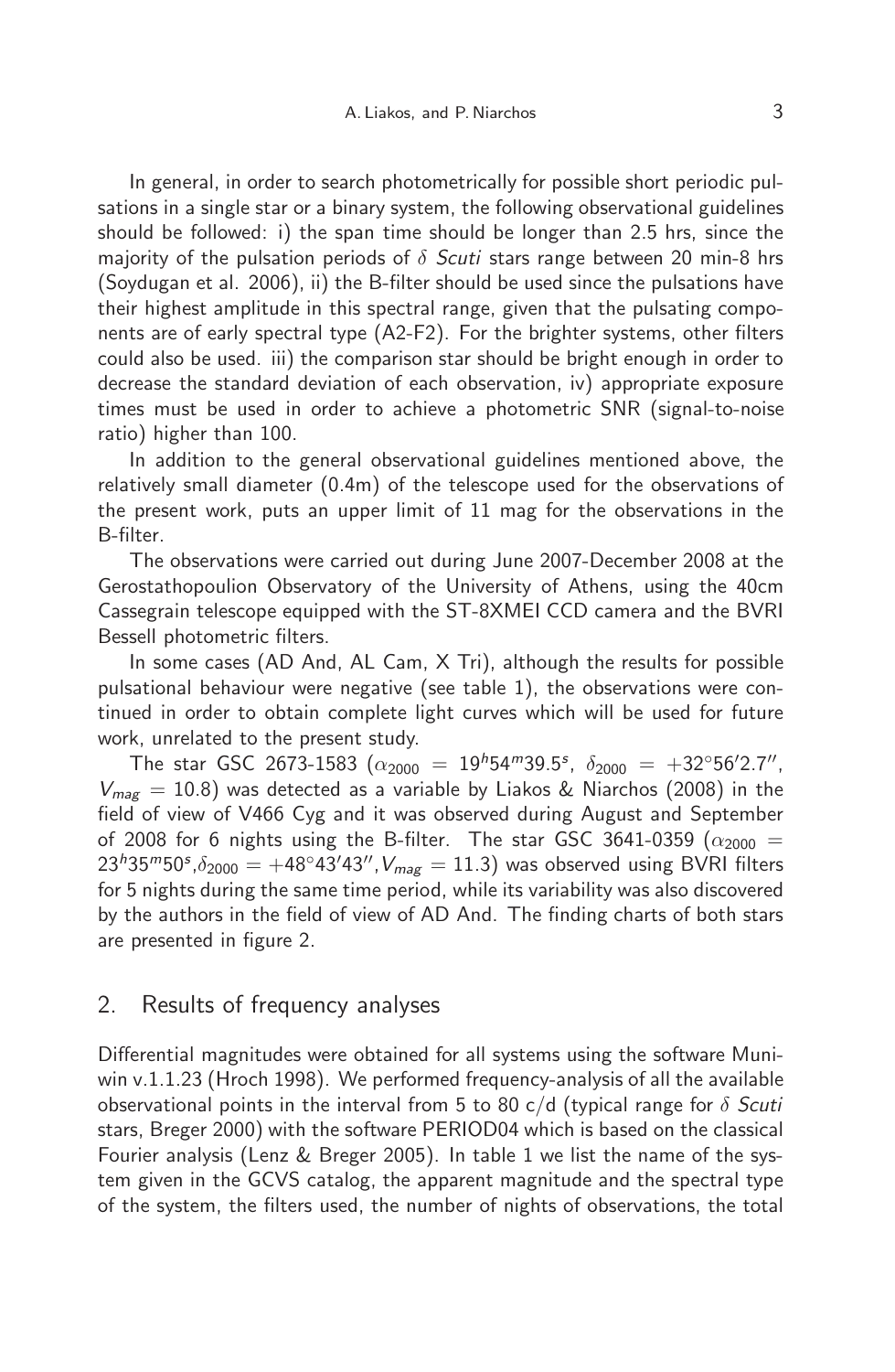| System          | appar.  | Spec.             | filters      | nights         | time span      | <b>SD</b> | phase                      | $f_{dom}$ | ref.           |
|-----------------|---------|-------------------|--------------|----------------|----------------|-----------|----------------------------|-----------|----------------|
|                 | mag     | type              |              |                | (hrs)          | (mmag)    | interval                   |           |                |
| AD And          | 11.2(V) | A0                | <b>BVRI</b>  | 5              | 24             | 4.3       | 0.01.0                     | -         | $\overline{2}$ |
| RY Agr          | 8.9(V)  | A <sub>8</sub>    | B            | 1              | 3              | 5.4       | $0.18 - 0.25$              |           | 1              |
| UW Boo          | 10.4(B) | F <sub>0</sub>    | <sub>B</sub> | 1              | 5              | 5.7       | $0.43 - 0.63$              |           | 1              |
| AL Cam          | 10.3(V) | A2                | <b>BV</b>    | 7              | 34             | 6.8       | $0.0 - 1.0$                |           | 1              |
| AY Cam          | 9.9(B)  | $\qquad \qquad -$ | <b>BV</b>    | 1              | 6              | 4.9       | $0.73 - 0.82$              |           |                |
| TY Cap          | 10.3(V) | A <sub>5</sub>    | <b>BVRI</b>  | 12             | 37             | 5.2       | $0.0 - 1.0$                | 24.2 c/d  | 1              |
| EG Cep          | 9.5(V)  | A3                | <b>BVR</b>   | 2              | 13             | 4.1       | $0.0 - 1.0$                |           | 1              |
| RW Cet          | 10.1(B) | A <sub>5</sub>    | B            | 1              | 5.5            | 3.8       | $0.69 - 0.92$              |           | 1              |
| WY Cet          | 9.6(B)  | A <sub>2</sub>    | <b>BVRI</b>  | 16             | 52             | 2.8       | $0.0 - 1.0$                | 13.2 c/d  | $\overline{2}$ |
| BR Cyg          | 9.9(V)  | A <sub>5</sub>    | B            | 1              | $\overline{4}$ | 3.9       | $0.79 - 0.91$              |           | 1              |
| KR Cyg          | 9.3(V)  | A1                | B            | $\overline{2}$ | 10.6           | 3.9       | $0.18 - 0.36, 0.42 - 0.75$ |           | 2              |
| V456 Cyg        | 10.8(V) | A2                | B            | 1              | 7.5            | 4.2       | $0.17 - 0.51$              |           | 1              |
| V466 Cyg        | 10.5(V) | A8                | B            | 6              | 27.5           | 3.1       | $0.15 - 0.5, 0.55 - 0.82$  |           | 1              |
| V1034 Cyg       | 9.6(B)  | A0                | B            | 1              | 3.2            | 3.2       | $0.63 - 0.76$              |           | 2              |
| RZ Dra          | 10.4(V) | A <sub>5</sub>    | B            | 1              | 3.2            | 4.1       | $0.62 - 0.86$              |           | 1              |
| Z Dra           | 10.6(V) | A <sub>5</sub>    | $\vee$       | 1              | 3              | 4.1       | $0.68 - 0.77$              |           | 1              |
| TZ Eri          | 9.8(V)  | A5/6              | BV           | 26             | 70             | 2.7       | $0.0 - 1.0$                | 18.7 c/d  | 1              |
| TX Her          | 8.1(V)  | A8                | B            | 1              | 3              | 6.5       | $0.79 - 0.86$              |           | 1              |
| <b>V338 Her</b> | 10.2(V) | A9                | B            | 3              | 19.4           | 4.1       | $0.16 - 0.60, 0.63 - 0.81$ | ?         | 1              |
| V359 Her        | 10.0(V) | F <sub>0</sub>    | <b>BV</b>    | 2              | 10             | 7.1       | $0.16 - 0.32, 0.58 - 0.65$ |           | 1              |
| IQ Per          | 7.73(V) | A7                | <b>BV</b>    | 1              | 4.5            | 4.4       | $0.10 - 0.21$              |           |                |
| GH Peg          | 9.1(B)  | A3                | <b>BVR</b>   | $\overline{2}$ | 10.3           | 3.9       | 0.22-0.28, 0.63-0.74       |           |                |
| X Tri           | 9.0(V)  | A3                | <b>BVR</b>   | 13             | 25.3           | 2.8       | $0.0 - 1.0$                |           | 1              |
| RS Tri          | 10.3(V) | A <sub>5</sub>    | B            | 2              | 8              | 4.3       | $0.12 - 0.18, 0.66 - 0.78$ |           | 1              |

Table 1: The log of observations and the results for the possible pulsational behaviour of the selected 24 eclipsing binaries

*1-Soydugan et al. (2006), 2-Kreiner et al. (2001)*

time span, the standard deviation (SD) of the observations (mean value), the phase intervals, the dominant pulsating frequency found and the reference used for quoting the spectral types and the apparent magnitudes of each system. For the majority of the systems, the observations were made in the phase interval where the components were at maximum separation, namely around maxima. Moreover, for the systems which seem to have a pulsating component, we list the most dominant pulsation frequency, while for the ambiguous ones, marked by a (?), the results of frequency analysis are not very convincing, since the possible pulsation frequencies were found to have a SNR<4.0, which is less than the pulsation detection limit (Lenz & Breger 2005) and an amplitude inside the SD limit. The light curves of the largest (data) sets of observations for certain cases of oEA stars are illustrated in figure 1.

## 3. The two newly discovered variables

The data reduction and the frequency analysis methods for studying the new variables are the same as for the eclipsing binaries mentioned above. For GSC 3641-0359 we used the stars GSC 3641-0045 as comparison star (C) and GSC 3641-0037 as check star (K), while for GSC 2673-1583, the GSC 2673-3481 and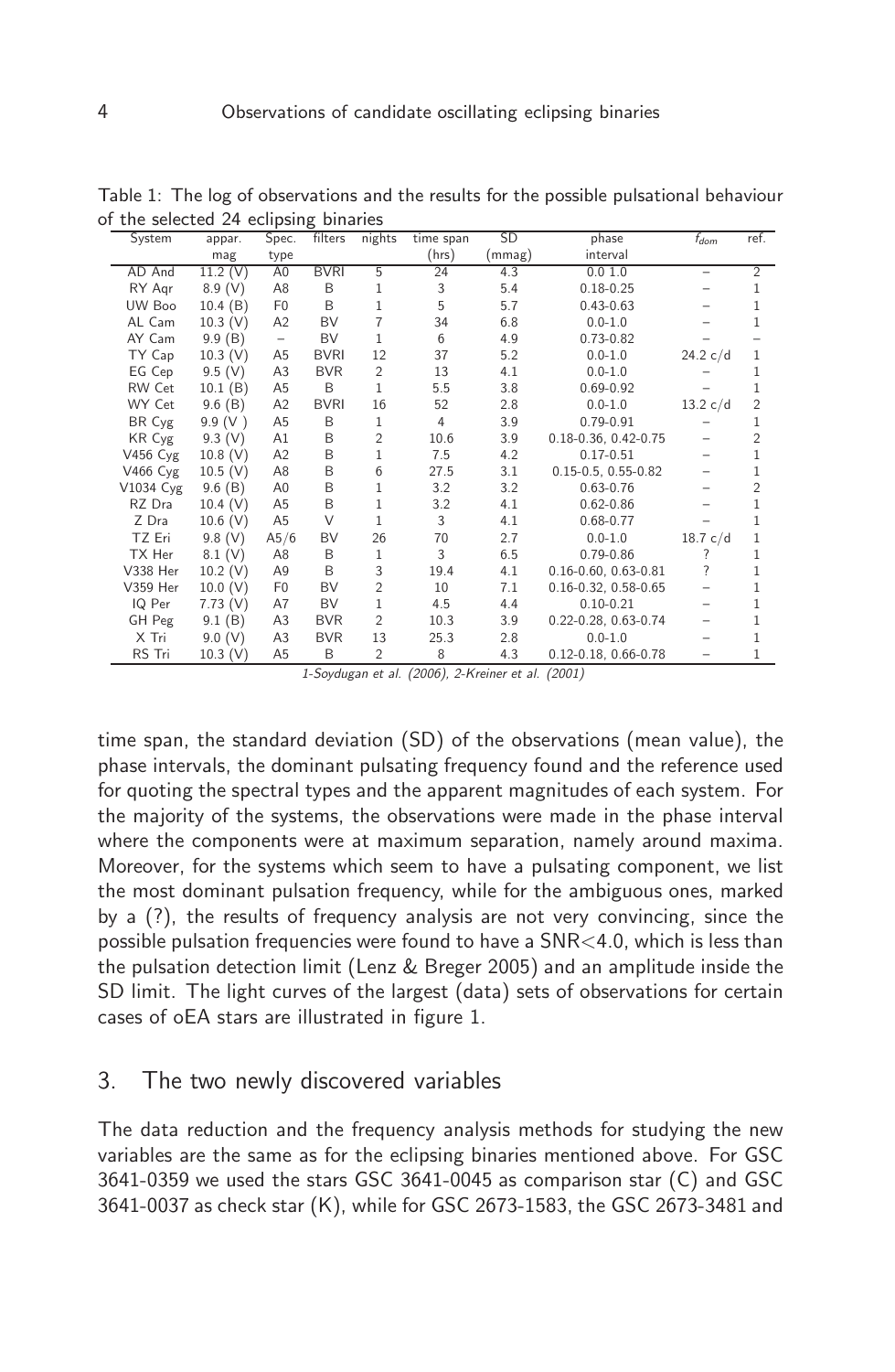

Figure 1: The partial light curves of the systems found to have a pulsating component.

GSC 2673-2979 were used as (C) and (K) stars, respectively. After the first frequency computation, the residuals were prewhitened for the next one. The results of the frequency search for both stars are listed in table 2, listing the identification number of the frequency, the frequency value with its error and the signal-to-noise ratio (SNR) after prewhitening for the previous frequency/ ies. The corresponding amplitudes and their standard deviations, derived from a multi-parameter least-squares fit of sinusoidal functions, are also given. The frequency spectra and the Fourier fits to the observational points for the largest (data) sets of observations of each star are presented in figures 3-4.

## 4. Discussion and conclusions

The aim of the present study is to present the results for the pulsational behaviour of some selected eclipsing binaries and for the discovery of two new variable stars. CCD observations of 24 systems, candidate for including pulsating components, have been obtained and analysed using Fourier techniques to search for short-periodic pulsations. The analysis was performed on all available observations. For the brighter targets, we have observations in more than one photometric filter. Nineteen of them do not show any clear evidence of highfrequency pulsations. V338 Her and TX Her are not very convincing cases as the analysis revealed frequencies with amplitudes inside the error limit (SD) and a signal-to-noise ratio less than 4.5. Finally, the systems TY Cap, WY Cet and TZ Eri are clear cases of oEA stars and their dominant frequencies are given in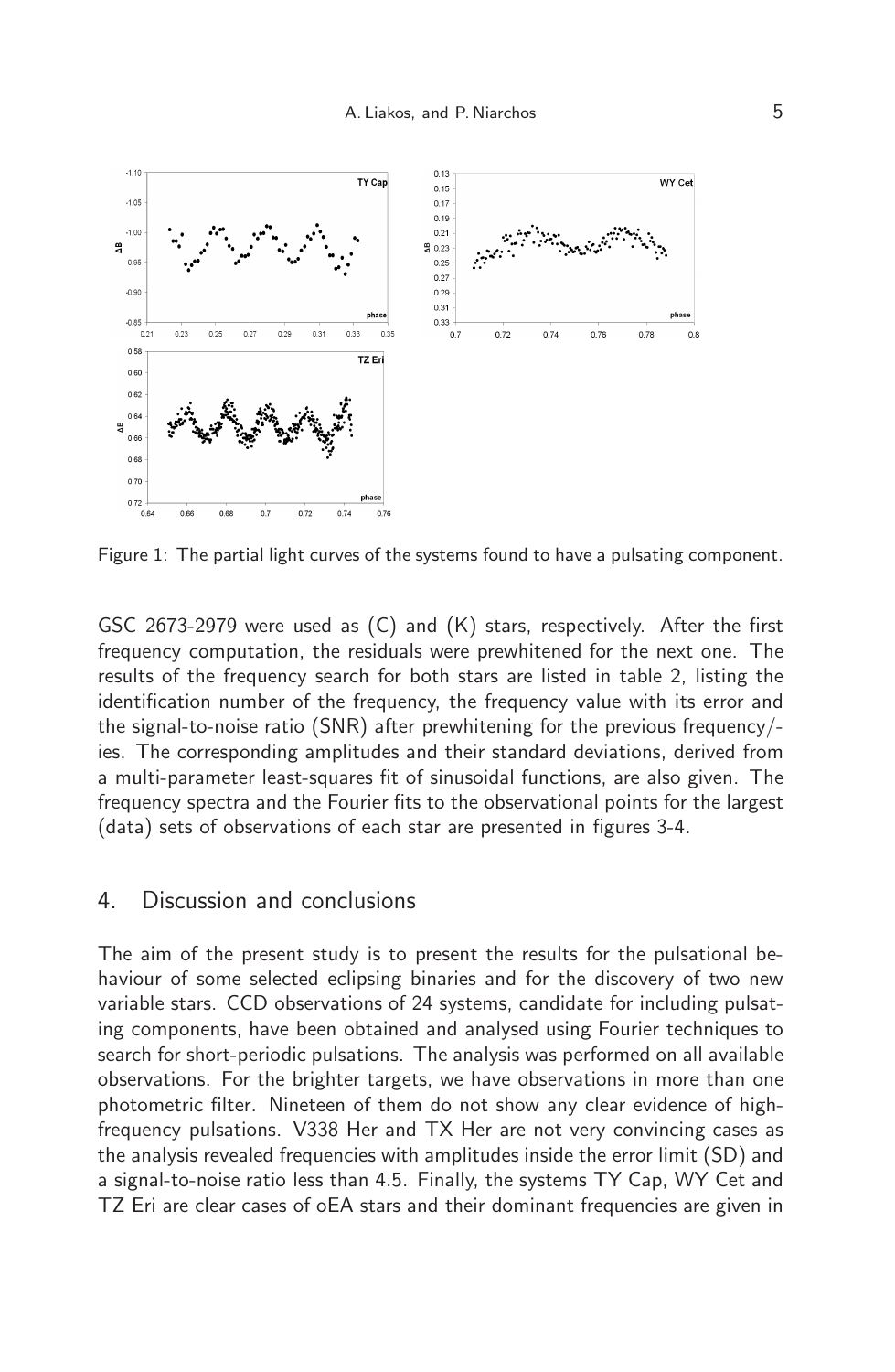

Figure 2: The finding charts of the stars GSC 3641-0359 (V in the left part) and GSC 2673-1583 (V in the right part). The dimensions and the orientation of the field of view and the comparison (C) and check (K) stars are also indicated.

|        |                |             | GSC 3641-0359 |            | GSC 2673-1583 |        |            |  |
|--------|----------------|-------------|---------------|------------|---------------|--------|------------|--|
| Filter | No             | Freq.       | Ampl.         | <b>SNR</b> | Freg.         | Ampl.  | <b>SNR</b> |  |
|        |                | (c/d)       | (mmag)        |            | (c/d)         | (mmag) |            |  |
|        | $f_1$          | 8.3143(4)   | 15.1(5)       | 13.56      | 10.0280(4)    | 9.9(2) | 16.20      |  |
| Β      | $f_2$          | 11.2825(7)  | 8.0(5)        | 6.32       | 0.4906(5)     | 7.4(2) | 8.34       |  |
|        | $f_3$          | 7.6710(10)  | 5.7(5)        | 5.36       | 8.8572(12)    | 3.1(2) | 4.94       |  |
|        | f4             | 1.2785(17)  | 3.3(5)        | 6.30       |               |        |            |  |
|        | $f_1$          | 8.3126(6)   | 10.3(5)       | 11.65      |               |        |            |  |
| V      | $f_2$          | 11.7081(11) | 5.6(5)        | 5.73       |               |        |            |  |
|        | $f_3$          | 7.6700(13)  | 4.6(5)        | 5.25       |               |        |            |  |
|        | f <sub>4</sub> | 1.0119(14)  | 4.2(5)        | 6.59       |               |        |            |  |
|        | $f_1$          | 8.8859(6)   | 9.6(5)        | 13.07      |               |        |            |  |
| R      | $f_2$          | 11.1346(12) | 4.6(5)        | 5.25       |               |        |            |  |
|        | $f_3$          | 7.5222(20)  | 2.9(5)        | 4.08       |               |        |            |  |
|        | f <sub>4</sub> | 0.9887(72)  | 7.9(5)        | 10.11      |               |        |            |  |
|        | $f_1$          | 8.8858(5)   | 9.1(4)        | 20.26      |               |        |            |  |
|        | $f_2$          | 11.0324(9)  | 5.0(4)        | 13.65      |               |        |            |  |
|        | $f_3$          | 7.9523(13)  | 3.7(4)        | 6.88       |               |        |            |  |
|        | f <sub>4</sub> | 0.8454(9)   | 5.2(4)        | 10.80      |               |        |            |  |

Table 2: The results of frequency analysis for the new variables

table 1. The pulsational behaviour of TZ Eri has been detected by Mkrtichian et al. (2006) and a frequency analysis in detail has been published by Liakos et al. (2009). The detailed analysis of TY Cap and WY Cet will be presented in future work. All the systems were observed near their maxima phases, for at least 3 hours and in some cases, the whole binary's light curve was obtained.

Further observations, using larger telescopes, are certainly needed to clarify the pulsational behaviour of the non-convincing cases.

During the observations of V466 Cyg and AD And, two new variables have been detected and their observations were analysed using the same method. The Fourier analysis revealed that both cases show pulsational behaviour on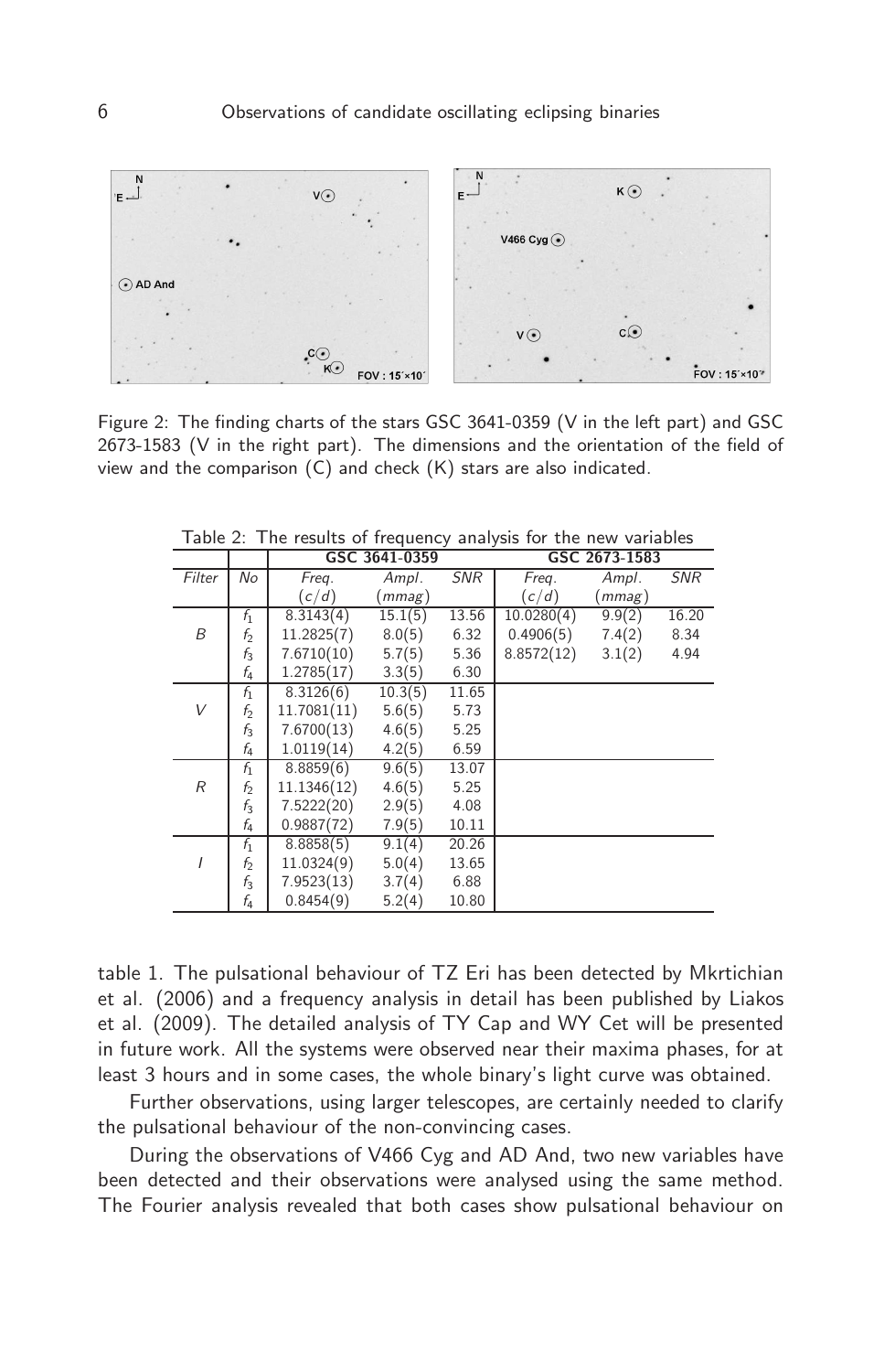

Figure 3: The frequency spectra (upper panels) and the Fourier fits (lower panels) to the observational points for the longest (data) sets of observations of GSC 3641-0359.



Figure 4: The same as figure 3 for GSC 2673-1583.